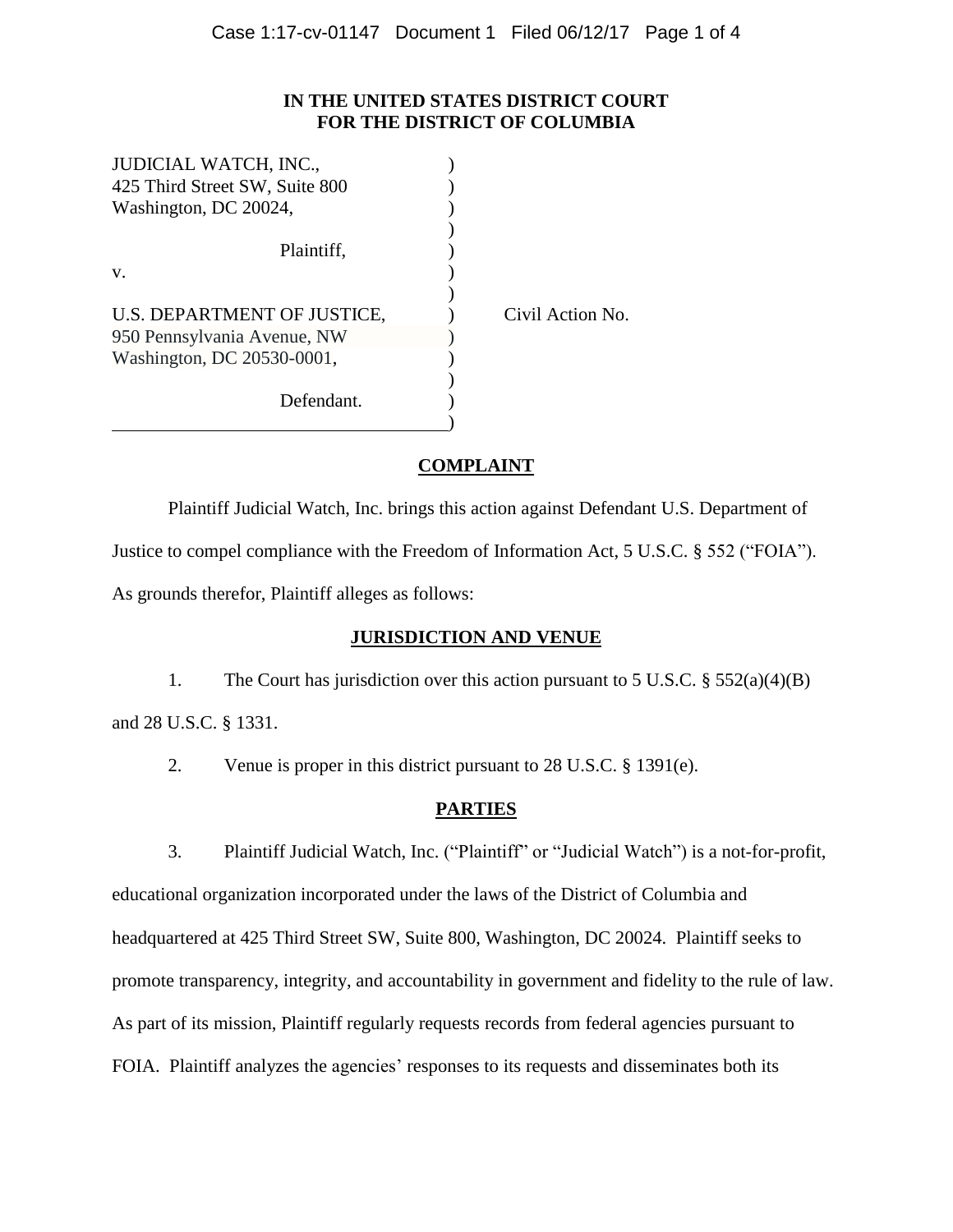findings and any responsive records to the American public to inform them about "what their government is up to."

4. Defendant U.S. Department of Justice ("DOJ") is an agency of the United States Government. Defendant has possession, custody, and control of records to which Plaintiff seeks access. Defendant is headquartered at 950 Pennsylvania Avenue NW, Washington, DC 20530.

## **STATEMENT OF FACTS**

5. On February 14, 2017, Plaintiff submitted a FOIA request to the Federal Bureau of Investigation ("FBI"), a component of Defendant, seeking the following:

> Any and all FD-302 forms and/or other records of interviews with Tom Blanoff (*sic*), prepared pursuant to the Federal Bureau of Investigation's [inquiry] into former Illinois Governor Rodney Blagojevich's misconduct in appointing a replacement to the U.S. Senate seat vacated by former President Barack Obama.

6. By letter dated March 15, 2017, the FBI acknowledged receipt of Plaintiff's request and assigned the request FOIPA Request No. 1368621-000. The letter, signed by Record/Information Dissemination Section Chief David M. Hardy ("Mr. Hardy") also asserted that the request implicated a third-party's privacy interests and that Plaintiff "may receive greater access" to the requested records if it provided authorization and consent from the individual whose rights were implicated, proof of death, or justification that the public interest in disclosure outweighed the third-party's privacy interests.

7. By letter dated April 4, 2017, Plaintiff submitted supplemental information to the FBI demonstrating that public interest in disclosure of the requested records outweighed any third party's privacy interests in the records.

8. By letter dated April 20, 2017, signed by Mr. Hardy, the FBI denied Plaintiff's request, asserting, "You have not demonstrated sufficient public interest . . . Therefore, your request is being closed."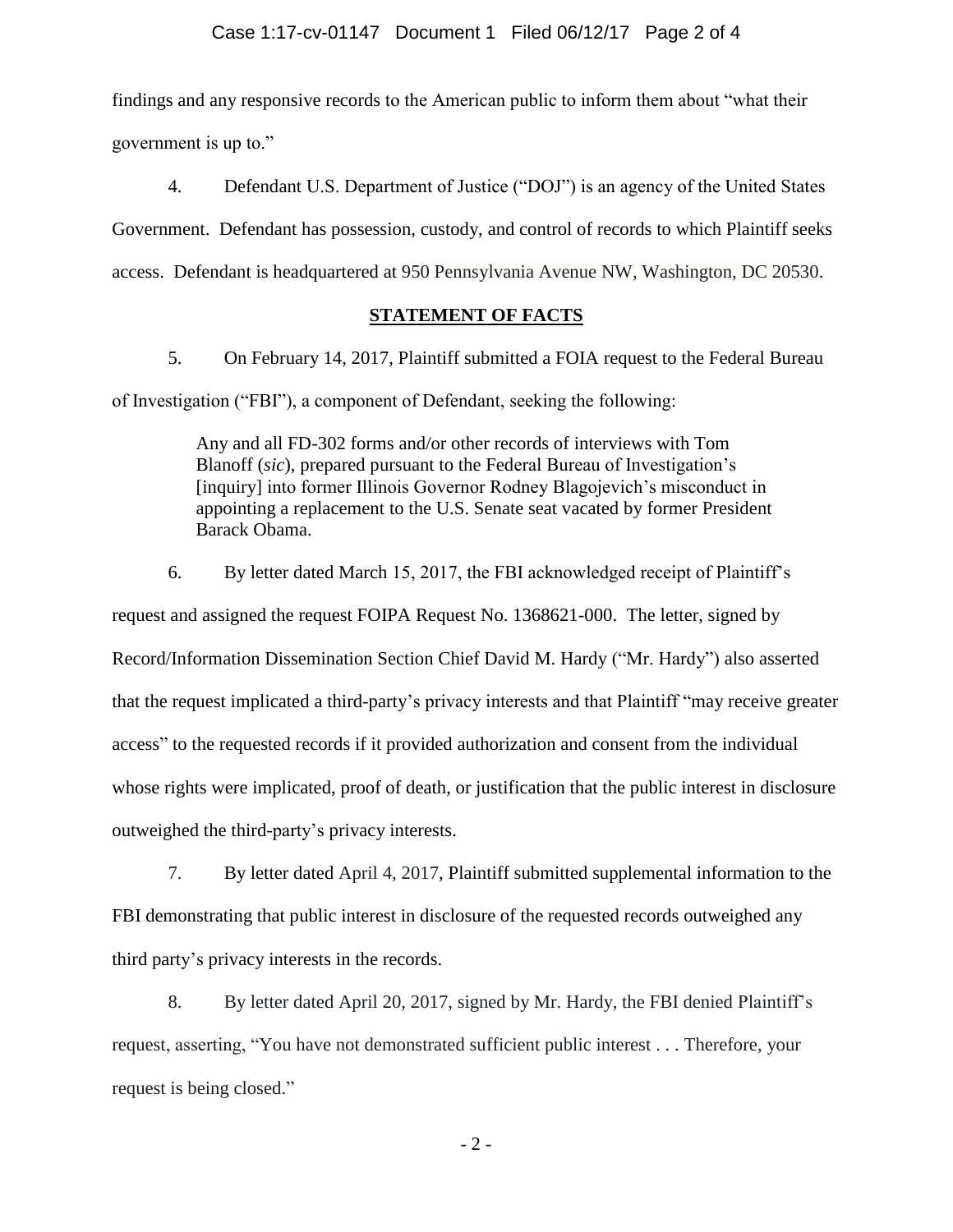#### Case 1:17-cv-01147 Document 1 Filed 06/12/17 Page 3 of 4

9. On April 28, 2017, Plaintiff submitted a timely administrative appeal of the denial of its request.

10. By letter dated June 7, 2017, Defendant affirmed its denial of Plaintiff's request.

## **COUNT I (Violation of FOIA, 5 U.S.C. § 552)**

11. Plaintiff realleges paragraphs 1 through 10 as if fully stated herein.

12. Defendant is violating FOIA by failing to search for and produce all records responsive to Plaintiff's request or demonstrate that the requested records are lawfully exempt from production.

13. Plaintiff is being irreparably harmed by Defendant's violations of FOIA, and Plaintiff will continue to be irreparably harmed unless Defendant is compelled to comply with FOIA.

14. Plaintiff has exhausted its administrative appeal remedies.

WHEREFORE, Plaintiff respectfully requests that the Court: (1) order Defendant to search for and produce, by a date certain, any and all non-exempt records responsive to Plaintiff's FOIA request and a *Vaughn* index of any responsive records withheld under claim of exemption; (2) require Defendant to demonstrate that it employed search methods reasonably calculated to uncover all records responsive to Plaintiff's FOIA request; (3) enjoin Defendant from continuing to withhold any and all non-exempt records responsive to Plaintiff's FOIA request; (4) grant Plaintiff an award of attorneys' fees and other litigation costs reasonably incurred in this action pursuant to 5 U.S.C. § 552(a)(4)(E); and (5) award Plaintiff such other relief as the Court deems just and proper.